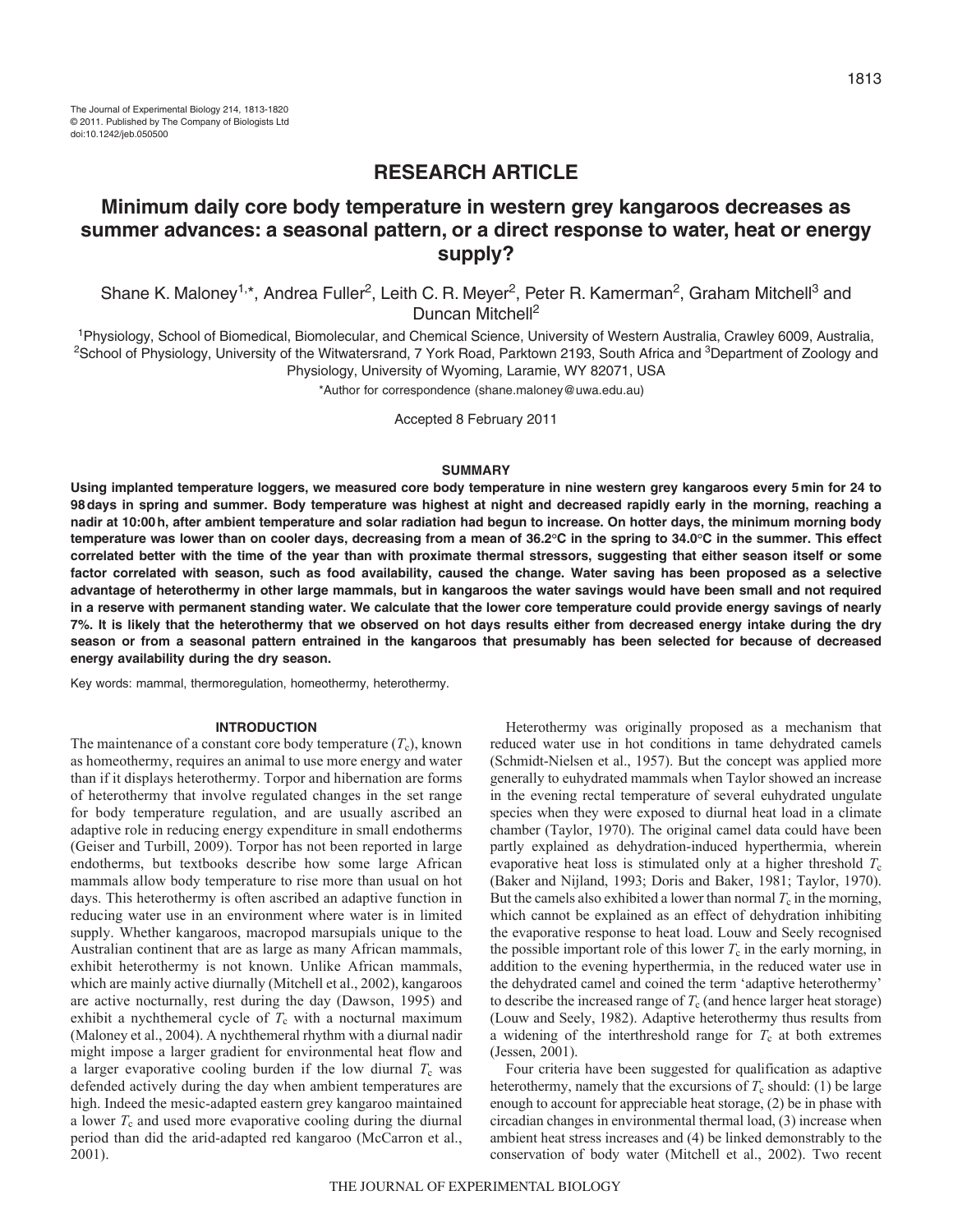## 1814 S. K. Maloney and others

studies, conducted in the Saudi Arabian desert, have shown that the amplitude of  $T_c$  in the Arabian oryx and the Arabian sand gazelle is related to the amplitude of environmental temperature and that heterothermy may be important for water saving in that arid environment (Ostrowski and Williams, 2006; Ostrowski et al., 2003). More recently, Hetem et al. showed that the degree of heterothermy for a given environmental temperature varied with season in the Arabian oryx, with the animals maintaining homeothermy in a season in which some rain fell but exhibiting heterothermy on days with similar ambient temperature in the dry season (Hetem et al., 2010). These data imply that heterothermy occurred when the oryx had less access to water, and so may have reflected dehydrationinduced hyperthermia. In a further twist to the story, Grigg et al. showed that during the rut, male camels exhibited heterothermy mainly because of a reduced morning  $T_c$ , but suggested that the heterothermy advantaged the camel by increasing the amount of heat that could be stored before heat stroke would develop during the strenuous daily contests between rival bulls in rut (Grigg et al., 2009). Thus the proximate cause of the heterothermy was not ambient heat load or water availability, but anticipated heat storage during exertion.

In Western Australia, the western grey kangaroo (*Macropus fuliginosus* Desmarest 1817) (Kirsch and Poole, 1972) is the dominant species in mesic woodlands, but it recently has extended its range to the more arid interior of the continent (Dawson, 1995). The thermoregulatory ability of kangaroos often has been considered primitive (Dawson, 1995), but recent evidence shows that red and eastern grey kangaroos are excellent homeotherms, with  $T_c$ increasing only a few tenths of a degree after 4h exposure to 45°C in a climate chamber. Here we report  $T_c$  data collected from western grey kangaroos over two spring–summer seasons. Maloney et al. reported that the mean  $T_c$  of western grey kangaroos was independent of ambient temperature  $(T_a)$ , and that the minimum morning  $T_c$  was very variable from day to day, with a strong association between morning  $T_a$  and minimum  $T_c$  (Maloney et al., 2004). Contrary to what would be expected from the physics of heat transfer, minimum *T*<sup>c</sup> was lower on warmer mornings than on cooler mornings. This suggested a pre-emptive core cooling on days when heat load was likely to be high, similar to that observed in dehydrated camels (Schmidt-Nielsen et al., 1957), and consistent with adaptive heterothermy. But in the reserve where the studies were conducted, water was available freely, so presumably the kangaroos had no need to conserve water. There are no data on drinking frequency in western grey kangaroos, but the closely related eastern grey kangaroo drinks at least every second day (Dawson et al., 2006). We have now measured  $T_c$  in free ranging kangaroos over two spring–summer seasons and report the structure of the nychthemeral *T*<sup>c</sup> cycle and the effect of changes in environmental conditions on that cycle.

## **MATERIALS AND METHODS Animals and habitat**

The experiments took place between September and February (Southern Hemisphere spring and summer) over 2years at the Harry Waring Marsupial Reserve, 30km southeast of Perth, Western Australia. This 254ha fenced reserve represents a typical habitat for *M. fuliginosus*. The habitat includes swamp paper bark (*Melaleuca raphiophylla*), jarrah (*Eucalyptus marginata*) and banksia (*Banksia menziesii* and *B. ilicifolia*) tree cover with an understorey of *Hibbertia hypericoides*, *Pultenaea reticulate* and large areas of grass trees (*Xanthorroea* spp.). The area has a Mediterranean climate with hot and dry summers and cold and wet winters. The dry season usually extends from November to April (Fig.1), and the availability of natural forage is reduced during this time (Turner, 2004). Water was available at two permanent water troughs within the reserve and also from several ephemeral pools during the wet season (May–October).

Kangaroos were implanted with data loggers to record  $T_c$ . In year 1, six kangaroos were implanted and  $T_c$  data were obtained from five kangaroos (one female and four males with masses of 25, 61, 69, 32 and 36kg, respectively), and in year 2 five kangaroos were implanted and  $T_c$  data were obtained from four kangaroos (one female and three males with masses of 33, 46, 45 and 55kg, respectively). In the other two animals, the data loggers failed to record. Between surgery and recapture at least 4months later, the mean ( $\pm$ s.d.) body mass change was  $+1\pm 3$  kg in year 1 and  $-2\pm 1$  kg in year 2. Periodic observations of the animals over the course of the study revealed that the animals usually were interacting with conspecifics or engaged in behaviours similar to those of conspecifics, leading us to believe that the study animals behaved normally.

The Animal Ethics Committee of the University of Western Australia (approval no. 01/100/163) approved all experimental procedures.



Fig. 1. (A) Monthly mean rainfall at the Medina Station, Western Australia, from 1996 to 2009 (bars) and for the two years of the study (filled circles, year 1; open circles, year 2). Horizontal bars show the study periods. (B) Mean monthly maximum and minimum air temperature for 1996–2009 (top and bottom of bars, respectively) and for the two years of the study (circles, monthly maximum; squares, monthly minimum; filled symbols, year 1; open symbols, year 2). (C)Total monthly solar radiation for 1996–2009 (bars) and for the two years of the study (filled circles, year 1; open circles, year 2). Data were collected at Medina Station, 5 km from the experimental site.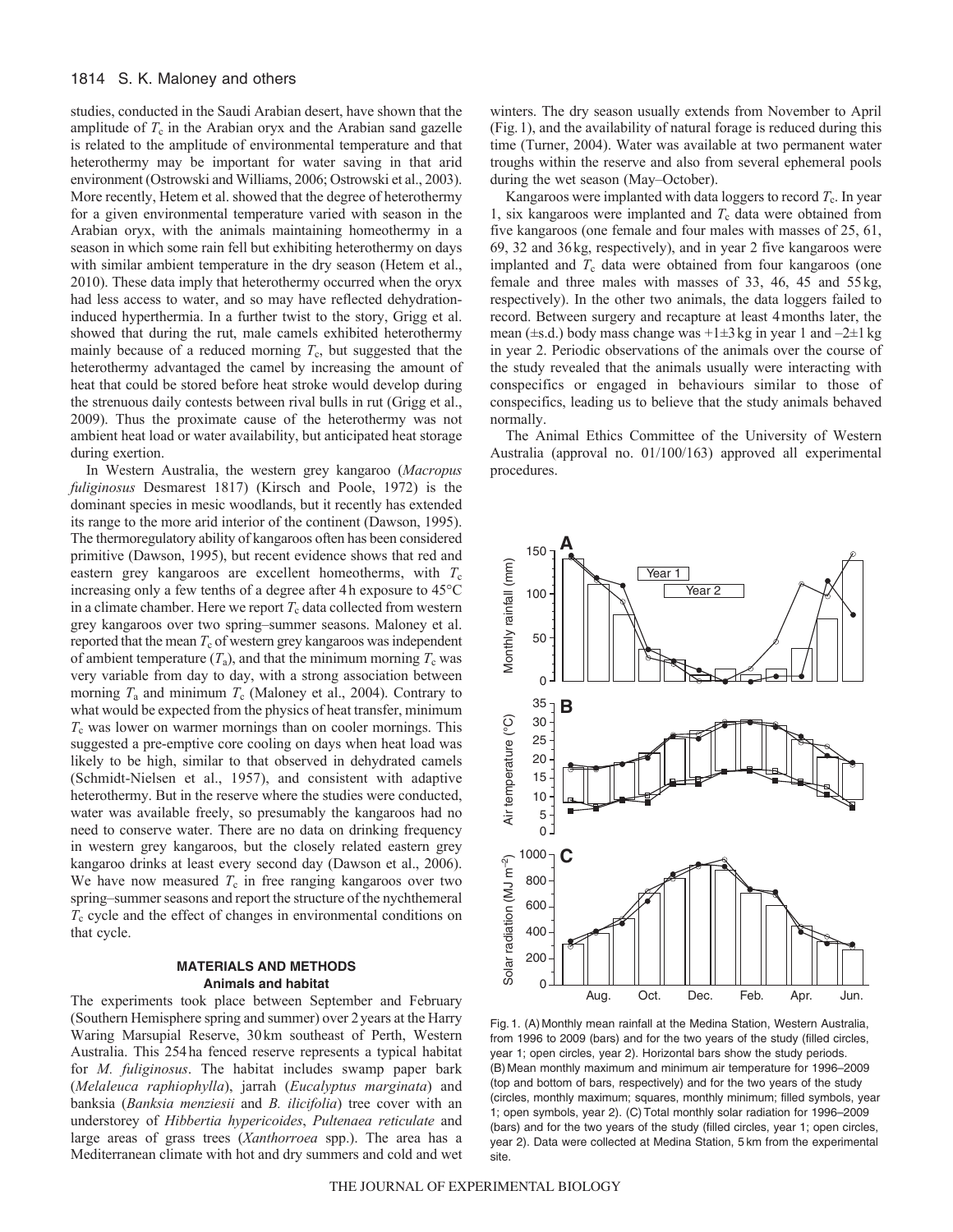#### **Body temperature measurement**

Kangaroos were immobilised *via* a dart containing 125mg of tiletamine hydrochloride and 125mg of zolazepam hydrochloride (Zoletil 100, Virbac, Milperra, NSW, Australia) and transported to a temporary surgical theatre within the reserve. Each animal was placed on its side and anaesthetised with 1–2% halothane (Rhone Merieux, West Footscray, VIC, Australia) in oxygen, administered *via* an endotracheal tube. Ventilation during anaesthesia was spontaneous. Respiratory rate, heart rate and rectal temperature were monitored throughout surgery.

Using aseptic surgical procedures, we implanted miniature data loggers (Stowaway XTI, Onset Computer Corporation, Bourne, MA, USA) with thermistor sensors for temperature measurement (Maloney et al., 2002). In year 1 we implanted devices to measure and record temperatures in a carotid artery (using a data logger with an external thermistor probe) and in the abdominal cavity (using a data logger with a thermistor attached to the circuit board). Many of the data loggers failed. By the second year we had solved technical issues with abdominal loggers but not yet with carotid loggers, and so in year 2 only abdominal devices were implanted.

A 50mg enrofloxacin tablet (Baytril, Bayer, Leverkusen, Germany) was inserted into each surgical site and the skin suture line sealed with topical antiseptic spray (Terramycin Pinkeye Aerosol, Pfizer, West Ryde, NSW, Australia). The animals also received long-acting antibiotic (2ml Benicillin, Troy Laboratories, Smithfield, NSW, Australia) and an analgesic and anti-inflammatory medication: in year 1, Temgesic (1ml) containing 0.32mg buprenorphine hydrochloride (Reckitt and Colman, Hull, UK) plus flunixin meglumine (1ml) (Finadyne, Heriot Agvet, Rowville, VIC, Australia); in year 2, the Finadyne only.

All data loggers with their thermistors were calibrated against a certified mercury-in-glass thermometer (resolution and accuracy of 0.05°C; WIKA Australia, Rydalmere, NSW, Australia) in an insulated water bath to a calibrated accuracy within one sampling step of the data logger (0.04–0.05°C). The scan interval of the data loggers was set at 5min, which enabled 112days of temperature recording, some of which was required for calibration. The animals were redarted no sooner than 4months later, killed with an overdose of sodium pentobarbitone (Lethabarb, Virbac, Peakhurst, NSW, Australia) and the data loggers were recovered. The animals' wounds had healed and there were no signs of infection. In year 1, *in vivo* examination of the carotid arteries at logger retrieval revealed no occlusion or clotting along the length of the intravascular guide tube, i.e. the thermistors measured the temperature of free-flowing blood. The thermistor–logger combinations on the carotid loggers were no longer functioning at recovery, generally as a result of thermistor lead breakage. Carotid leads broke between 36 and 74days after implantation. The abdominal loggers in year 1 had all stopped working by retrieval, but we obtained 35 and 74days of data from two of them. In year 2, full records were obtained from each of three kangaroos and 35 days of data were obtained from another kangaroo. The data logger of the fifth kangaroo in year 2 failed.

## **Meteorological data measurement**

Meteorological data were obtained from the Department of Agriculture Weather Station at Medina, Western Australia, ~5 km south of the reserve. The data consisted of hourly air (dry-bulb) temperature, solar radiation and rainfall values, from which daily and within-day (see below) means were calculated. Four days of meteorological data were lost in year 1 (5–8 October) because of equipment failure. To compare data from the study years with longer-term means, we calculated the monthly means for each variable from 1996 (when the Medina station was established) to 2009. In year 1, we also measured air temperature within the reserve, and those measurements correlated very strongly with the data from Medina  $(T_{a,\text{Median}}=0.99\times T_{a,\text{Waring}}-0.03; F_{1,1387}=25969, P<10^{-40},$  $R<sup>2</sup>=0.96$ ), giving us confidence to apply Medina data to the reserve.

### **Data analysis**

For the analysis of the effects of environmental temperature on kangaroo  $T_c$ , we considered the  $T_c$  during the first 7 days to be influenced by the consequences of surgery and began data analysis 7days after surgery was completed on the last kangaroo in each year. In year 1, data were analysed from 1 October, and in year 2 data were analysed from 29 October. The analysed data for each animal consist of the data recorded from midnight on 1 or 29 October to the midnight before equipment failure or logger capacity was reached; this amounted to, for year 1, 63days (F1), 37days (M1), 24days (M2), 61days (M3) and 51days (M4), and for year 2, 25days (F2) and 98days (M5, M6 and M7) (where F is female and M is male).

We obtained no abdominal temperature data from three kangaroos in Year 1 (M1, M3 and M4), but did obtain 37, 61 and 51days of carotid temperatures. In the two kangaroos from which we obtained simultaneous carotid and abdominal data, abdominal temperature was always higher than carotid temperature by 0.37±0.14 (F1) and 0.39±0.04°C (M2), respectively, on average (see Results). Thus we estimated abdominal temperature for animals M1, M3 and M4 by adding 0.38°C to the carotid temperature.

We analysed the nychthemeral pattern of  $T_c$  by calculating within each animal the mean and standard deviation of  $T_c$  for each hour of the nychthemeron (24h period) across all days. We then calculated the mean  $T_c$  for the group of animals for each hour of the nychthemeron, and the mean of the standard deviation (between animals) of  $T_c$  for each hour of the nychthemeron. We tested the null hypothesis that  $T_c$  was the same at each hour of the nychthemeron with repeated-measures ANOVA. We used the standard deviation of hourly  $T_c$  between days for each kangaroo to test the null hypothesis that the variability in  $T_c$  was the same at each hour of the nychthemeron, also with repeated-measures ANOVA.

Because the variability of  $T_c$  turned out not to be the same at each hour of the day (see Results), we calculated the mean  $T_c$  of the group of kangaroos at different times of the nychthemeron and regressed those means on the appropriate *T*a. We calculated the mean daily  $T_c$  between 18:00 and 04:00 h (corresponding to the nocturnal period of activity and the zenith of the *T*<sub>c</sub> cycle) for each kangaroo and for the group of kangaroos. We also calculated the minimum daily  $T_c$  for each kangaroo and for the group of kangaroos. We regressed these values on the mean daily  $T_a$  and the mean  $T_a$  from 06:00 to 10:00h, the period when the nadir in  $T_c$  occurred. We calculated the daily amplitude of  $T_c$  and regressed these values on mean daily  $T_a$  and the daily amplitude of  $T_a$ . We then calculated the rate of rise in  $T_c$  between 12:00 and 16:00 h, the hottest period of the day, for each day for each animal, and the mean rate of rise in  $T_c$  for the group of kangaroos. We regressed these values on the mean and maximum *T*<sup>a</sup> for each day. Throughout, we calculated group means only on days when data were available for two or more kangaroos.

We also regressed the mean minimum kangaroo  $T_c$  for each day on the mean solar radiation intensity between 06:00 and 10:00h (because minimum  $T_c$  usually occurred between sunrise and 10:00h). In mid-October, sunrise and sunset occurred at 05:36 and 18:29h, respectively, and in early January they occurred at 05:13 and 19:26h.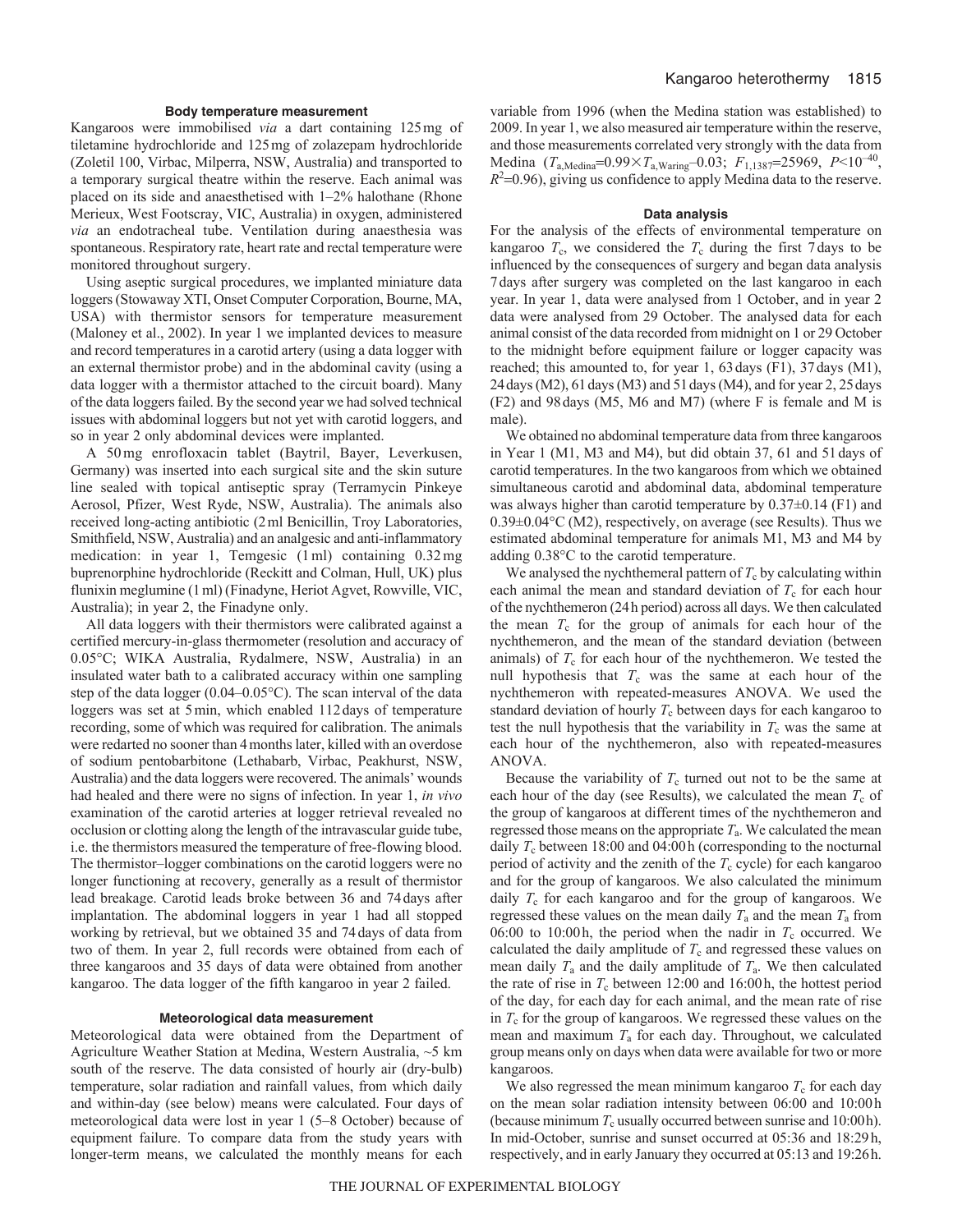## 1816 S. K. Maloney and others

Because an association of  $T_c$  with  $T_a$  may have been confounded by time of year, we also regressed minimum  $T_c$  on the number of days since the winter solstice. When this association proved significant, we calculated the residuals from the fitted line and regressed those residuals, in turn, on mean daily  $T_a$ . To test whether proximate environmental cues were associated with the decrease in morning  $T_c$  in hotter conditions, we determined the goodness of fit (as described by the  $R^2$ ) of the regression of the mean and maximum  $T_a$  for the previous 1 to 10 days against the daily minimum  $T_c$  of the kangaroos.

All ANOVA and regressions were performed using either Microsoft Excel or Statistica software (Statsoft, Tulsa, OK, USA).

## **RESULTS**

The rainfall over each month of the study periods was near average (Fig.1A), though the total rainfall in year 2 (824mm *vs* 659mm for year 1) was higher than the average (686mm) because of extra rain after the study period. Mean daily  $T_a$  was not different on the same dates in the two years  $(t_{64} = 0.2, P = 0.87)$ , but was significantly higher over the full study period in year 2 compared with year  $1$  ( $t_{153}=7.0$ , *P*<10–10), because year 2 extended further into summer when maximum *T*<sup>a</sup> was higher. Similarly, the mean diurnal solar radiation for the full study period was higher in year 2 than in year  $1 (t_{153} = 2.89)$ , *P*<0.004) but not if compared on the same dates in the two years  $(t_{64}=0.98, P=0.32)$ . Average monthly minimum and maximum air temperatures and the total monthly solar radiation over the study were within 1 s.d. of the long-term mean (Fig.1B,C). Mean daily *T*<sup>a</sup> ranged from 10.7 to 31.7°C, with a minimum and maximum recorded *T*<sup>a</sup> of 3.7 and 35.7°C, respectively, in year 1, and 6.5 and 42.1°C, respectively, in year 2. In years 1 and 2 there were 9 and 34days, respectively, when daily maximum *T*<sup>a</sup> exceeded 30°C, and 1 and 11days, respectively, when it exceeded 35°C. Across the nychthemeral cycle, *T*<sup>a</sup> was lowest at approximately 06:00h and highest between 13:00 and 15:00h (Fig.2A). Solar radiation peaked at 13:00h and varied from a maximum daily (07:00–17:00h) mean of 703 W m<sup>-2</sup> on clear days near the summer solstice to  $162$  W m<sup>-2</sup> on overcast days (Fig.2B).

The mean  $T_c$  of the individual kangaroos, over the recording period, varied from 35.97 to 37.00°C (Fig. 3A). Abdominal temperature always was higher than carotid temperature even at fine time scales (Fig.3B). There was a pronounced nychthemeral rhythm in kangaroo  $T_c$ , with  $T_c$  being lower from 05:00 to 15:00h than at midnight ( $F_{1,23}=43$ ,  $P<10^{-6}$ , Student–Newman–Keuls *post hoc* test for comparison of individual means ranged from  $P=0.03$  to  $P<10^{-5}$ ) with a minimum at 10:00h and a maximum at 18:00–19:00h (Fig.2C). The intra-individual standard deviation between days was significantly higher from 05:00 to 16:00 h than at midnight  $(F_{1,23}=15,$ *P*<10–6, Student–Newman–Keuls *post hoc* test for comparison of individual means ranged from  $P=0.02$  to  $P<10^{-5}$ ), so that the dayto-day variation in  $T_c$  was highest when  $T_c$  was lowest, between 08:00 and 16:00h (Fig.2D).

Part of the variability in  $T_c$  between days was the result of a significant decrease in the mean daily  $T_c$  from 36.96 to 35.94 °C with an increase in the mean daily  $T_a$  from 10.7 to 31.7°C (Fig. 4A). Some of that decrease was due to the mean  $T_c$  at night (between 18:00 and 04:00h) being lower on hotter days (Fig.4B), with mean  $T_c$  at night decreasing from 37.18 to 36.63°C. Mean  $T_c$  from 18:00 to 04:00h on each day was also significantly negatively correlated with mean  $T_a$  over the same hours  $(F_{1,153}=31, P<10^{-6}, R^2=0.17,$  $y=37.4-0.03x$ ). The effect of  $T_a$  on the minimum  $T_c$  was much larger (Fig. 4C), with the minimum  $T_c$  of the kangaroos decreasing from 36.16 to 34.01 $^{\circ}$ C over the 21 $^{\circ}$ C range in mean daily  $T_a$ . The



Fig. 2. Plots of (A) mean (±s.d.), maximum and minimum hourly ambient air temperature during the study, weighted by the number of kangaroos recorded on each day; (B) mean (±s.d.), maximum and minimum hourly solar radiation intensity during the study, weighted by the number of kangaroos recorded on each day; (C) mean (±s.d. between kangaroos) hourly core body temperature  $(T_c)$  of the kangaroos; and (D) mean hourly standard deviation of  $T_c$  within kangaroos. The mean and the s.d. of the  $T_c$ for each hour across all days were first calculated for each kangaroo and then averaged across the nine kangaroos.

minimum  $T_c$  was also significantly negatively correlated with  $T_a$  at the time of minimum  $T_c$  (06:00–10:00 h;  $F_{1,153}=70$ ,  $P<10^{-13}$ , *R*2 0.31, *y*37.1–0.1*x*).

Because minimum  $T_c$  decreased more than nighttime  $T_c$ , the daily amplitude of the  $T_c$  rhythm increased significantly as mean daily  $T_a$  increased (Fig. 4D). The daily amplitude of the  $T_c$  rhythm also increased significantly with the daily amplitude of the *T*<sup>a</sup> rhythm  $(F_{1,153}=14, P=0.0002, R^2=0.08, y=1.7+0.05x)$ . The rate of rise of  $T_c$ during the hottest period of the day between 12:00 and 16:00h was higher on hotter days (Fig. 4E). The rate of rise of  $T_c$  also increased significantly with  $T_a$  at that time (rate of rise in  $T_c$  between 12:00 and 16:00h *versus* maximum daily  $T_a$ :  $F_{1,153}$ =48,  $P<10^{-9}$ ,  $R^2$ =0.24, *y*–0.04+0.01*x*).

We found no association between morning solar radiation intensity and the minimum  $T_c$  of kangaroos (Fig.5A). However, morning  $T_c$  decreased with the progression from spring to summer, there being a significant decrease in the minimum  $T_c$  of kangaroos with the number of days since the winter solstice  $(F_{1,153}=123)$ ,  $P \le 10^{-20}$ ,  $R^2 = 0.45$ ,  $y = 6.7 + 0.08x$ ; Fig.5B). We determined whether the effect of air temperature on minimum daily  $T_c$  was confounded by time of year by calculating the daily residuals from the regression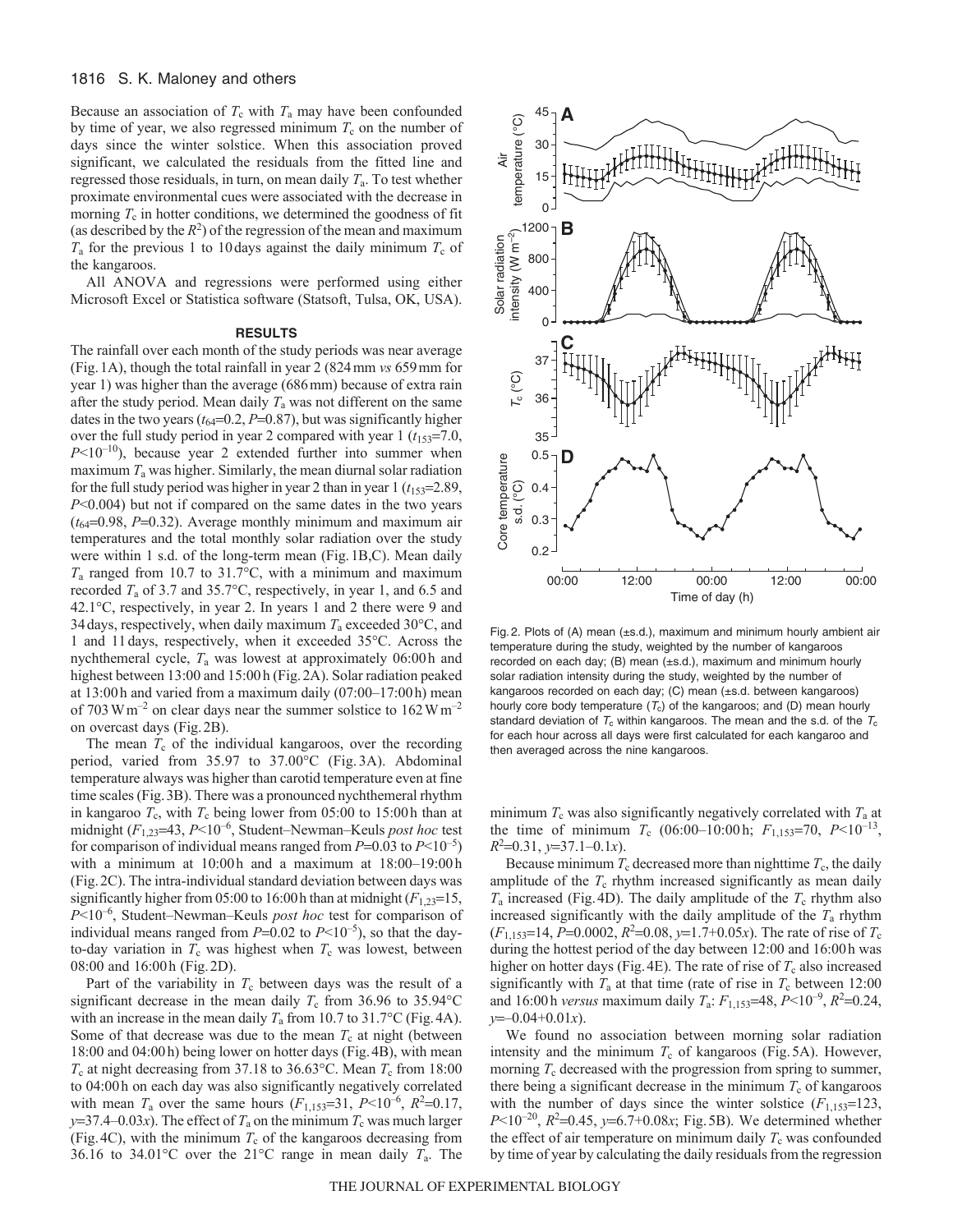

Fig. 3. (A) Mean  $T_c$  for each kangaroo in the study (horizontal line for each kangaroo). The vertical bars represent the standard deviation and the whiskers the extension to the mean daily minimum and maximum. Filled bars show carotid artery temperature and open bars abdominal temperature. The number of days of data is indicated above each bar. (B)Four days of original data recorded every 5 min in one kangaroo, showing temperature recorded in the abdominal cavity (thick line) and carotid artery (thin line).

line of daily minimum  $T_c$  against days since the winter solstice (Fig.5B) and regressing those residuals on daily air temperature between 06:00 and 10:00 h. There remained no effect of air temperature on morning  $T_c$  (Fig. 5C).

Proximate environmental cues (assessed as mean daily *T*a) were significantly related to the minimum morning  $T_c$ , with the strength of the relationship (as assessed by the  $R^2$  of the regression) increasing as the number of previous days averaged increased from one to 10 (Fig.5D).

Day-to-day and hour-to-hour changes in  $T_c$  were small compared with what could happen within minutes. Each of the kangaroos, on at least 2days each, exhibited a hyperthermic episode followed by relatively rapid return of  $T_c$  back to normal for that time of day (Fig.6). These events always occurred in the mid-afternoon, as we have reported previously for the kangaroos in year 1 (Maloney et al., 2004).  $T_c$  increased by up to  $4^{\circ}$ C over 10–20 min, and returned to the normal  $T_c$  for that time of day over the subsequent 30 to 120min. There was no association between the occurrence or magnitude of these episodes and air temperature.

## **DISCUSSION**

The finding of our study most intriguing to us was the progressive reduction in morning  $T_c$  of the kangaroos as the days got hotter. In terms of the criteria for adaptive heterothermy, these changes in the  $T_c$  pattern: (1) were large enough to account for appreciable heat storage; (2) were in phase with environmental heat load, even though



Fig. 4. Mean  $T_c$  of the group of kangaroos on each day, plotted as a function of mean daily air temperature. (A) Mean daily  $T_c$ . (B)  $T_c$  between 18:00 and 04:00 h. (C) Daily minimum  $T_c$ . (D) Daily amplitude of  $T_c$ (maximum–minimum). (E) Daily rate of rise in  $T_c$  between 12:00 and 16:00 h.

activity was nocturnal; (3) increased when ambient temperature increased; but (4) did not seem to be linked to water conservation because water was freely available in the reserve and the calculated water savings were small (see below). One conclusion would be that the kangaroos were employing one aspect of adaptive heterothermy, increasing the scope for heat storage by lowering morning  $T_c$ , and reducing a need for evaporative cooling on hot days. Such an interpretation is in accord with the increased rate of rise of  $T_c$  in the afternoon of hotter days. But our finding that nighttime maximum  $T_c$  also decreased as the days became hotter (and so there was no increase in maximum  $T_c$  associated with heat load), and that acute hyperthermic events, even at the hottest time of day, were followed by restoration of the usual level of  $T_c$  for that time of day, implies that  $T_c$  was controlled well at the hottest times of the day. Additionally, the morning changes in the nychthemeral  $T_c$  cycle were explained much better by time of year ( $R^2$ =0.70) than by the prevailing  $T_a$  on a given day ( $R^2$ =0.35), or the previous one  $(R^2=0.32)$  to 10  $(R^2=0.50)$  days (all *P*<0.05). These results led us to conclude that the apparent pre-emptive change in thermoregulatory function was not caused by a requirement to conserve water or by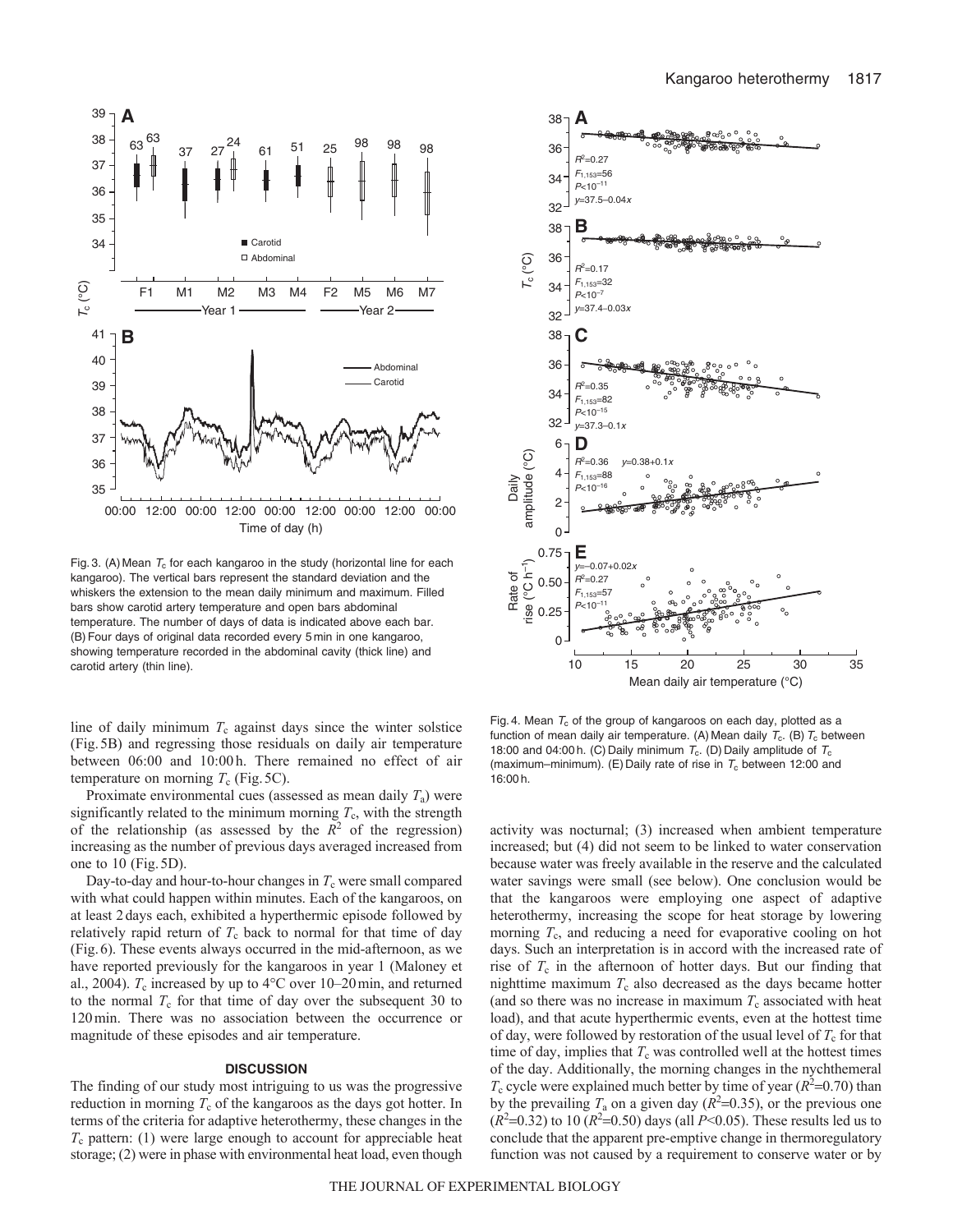

Fig. 5. (A) Mean daily minimum  $T_c$  of the group of kangaroos as a function of the mean incident solar radiation intensity between 06:00 and 10:00 h. (B) Mean daily minimum  $T_c$  of the group of kangaroos as a function of the number of days since the winter solstice. (C) Residual  $T_c$  from the regression line shown in B as a function of the mean daily air temperature. (D)  $R^2$  of the regression (all P<0.05) of daily minimum  $T_c$  on the ambient conditions averaged over the previous 1 to 10 days [x, mean daily ambient temperature  $(T_a)$ ; +, daily maximum  $T_a$ ].

proximate environmental temperature but by some factor other than *T*<sup>a</sup> that varied with time of year. Two possible factors are an endogenous circannual rhythm or food quality and quantity, as summer coincides with the dry season in the study area.

Our study provides the longest continuous records of  $T_c$  for macropod marsupials, and the records were obtained from animals living free in their natural habitat, with little disruption from human observers. Despite  $T_a$  being as low as  $4^{\circ}$ C and as high as  $42^{\circ}$ C, the day-to-day variation in  $T_c$  of the nine kangaroos was generally within the limits of homeothermy  $(\pm 2^{\circ}C)$  (IUPS Thermal Commission, 1987). We would define the normal range of  $T_c$  in the kangaroos as approximately 1.5 $\degree$ C, that being the amplitude of the  $T_c$  rhythm prevailing in spring (Fig.3B, Fig. 4D) and that range increased with the progression into summer, satisfying the criteria for heterothermy (IUPS Thermal Commission, 2001). There were days for each individual kangaroo when the daily amplitude of  $T_c$  exceeded  $4^{\circ}$ C (the highest recorded was 5.4°C) but these were days containing rapid transient changes in  $T_c$ , such as those depicted in Fig. 6. The overall weighted mean  $T_c$  of 36.5±0.4°C that we measured for this species is low by eutherian standards, higher than that reported for marsupials in general (35.3°C) (Withers et al., 2000), but similar



Fig. 6. Original 5 min records of  $T_c$  on days when the kangaroos exhibited rapid transient increases in  $T_c$  (filled circles), and mean (±s.d.)  $T_c$  (open circles) over the entire study. (A) Female 1 (25 kg); (B) Male 3 (35 kg).

to that measured over a range of ambient temperatures in the laboratory in the closely related eastern grey kangaroo and the red kangaroo (Dawson et al., 2000).

Because the kangaroos were free-living in a large reserve, they were observed only infrequently, and we do not know the cause of the rapid increases in  $T_c$  depicted in Fig. 6. These increases may have been due to exercise activity, although they all occurred during the normal rest phase. It is possible that the episodes were stress hyperthermia, in the absence of intense exercise, as has been reported for impala (Meyer et al., 2008). The episodes occurred twice on days when members of the research team observed the kangaroos, but there were many more days on which the kangaroos were observed when such episodes did not occur. It is unlikely that environmental heat load contributed significantly to these events because even on the hottest days (42°C) and with a kangaroo exposed fully to maximum solar radiation  $(0.4 \text{ m}^2 \text{ of body surface})$ presented to  $1000 \,\mathrm{W\,m}^{-2}$  of solar radiation) the environmental heat load would have been maximally 100W, assuming a solar heat load and thermal conductance similar to that of the red kangaroo (Dawson et al., 2000; Dawson and Maloney, 2004). That much heat, if all stored, would generate an increase in  $T_c$  of 0.7°C in 10min. On several occasions we recorded increases in  $T_c$  of more than 3<sup>°</sup>C in 10min. A 3 $\degree$ C increase in  $T_c$  in 10min in a 25 kg animal requires heat storage of 480W, which is approximately 15 times the basal metabolism of the eastern grey kangaroo (Dawson et al., 2000). That is well within the metabolic scope of 19 predicted for a mammal the size of the western grey kangaroo (Bishop, 1999).

A seasonal change in morning  $T_c$  and mean 24h  $T_c$  has also been seen in springbok, a small African antelope (Fuller et al., 2005). Those authors argued that a  $T_c$  that is lower in winter than in summer might relate to energy availability. Primary productivity in the Mediterranean climatic regions of the world, such as southwestern Australia, is limited by rainfall. Low rainfall in spring–summer, combined with elevated ambient temperature that increases transpiration rates, leads to water stress and a decrease in plant quantity and quality as animal feed (Turner, 2004). Dawson et al. have suggested that the lowering of morning  $T_c$  in kangaroos might be an energetic adaptation (Dawson et al., 2007). Seasonal changes in mean  $T_c$  occur in goats (Jessen and Kuhnen, 1996) and Arabian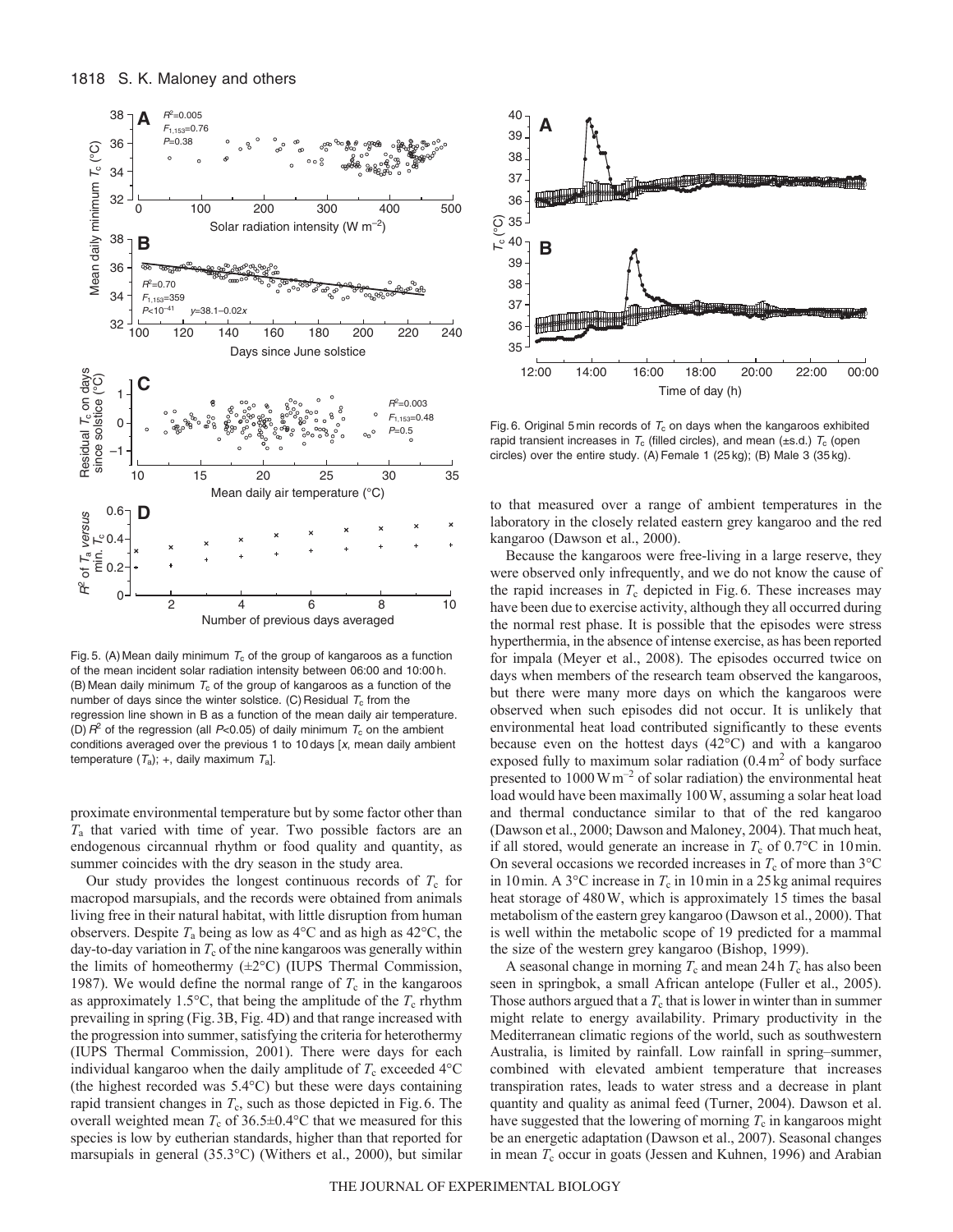oryx (Hetem et al., 2010); in contrast, previous studies have reported no change in mean  $T_c$  across seasons in sheep (Bligh et al., 1965) and mule deer (Sargeant et al., 1994). An explanation for these differences might be that energy balance was maintained in sheep and mule deer, but not in goats and Arabian oryx. Given that spring–summer coincides with the dry season in southwestern Australia, it is possible that the variation in  $T_c$  was correlated with season *via* the effect of season on food availability. But we cannot rule out the possibility, with these data, of an endogenous circannual pattern in  $T_c$  variability. The western subspecies of the western grey kangaroo (*Macropus fuliginosus ocydromus*) exhibits seasonal breeding with birth in late spring–early summer (Mayberry et al., 2010), thus avoiding lactation to a large joey in the summer. The eastern grey kangaroo and the red kangaroo breed aseasonally. Thus seasonal breeding seems to have been genetically programmed into western grey kangaroos relatively recently and it is possible that other attributes of energy expenditure, such as thermoregulation, may also have become seasonally entrained.

In hot conditions, water saving is the adaptive advantage generally advanced for adaptive heterothermy in mammals. The potential water savings resulting from an extra 2°C of temperature rise during the day (the difference between the spring morning  $T_c$  of 36 $\degree$ C and the summer morning  $T_c$  of 34 $\degree$ C; Fig.5B) in a 25 kg kangaroo is approximately 70 ml day<sup>-1</sup>, or approximately 4% of the daily water turnover, if turnover is similar to that of the eastern grey kangaroo in summer (Dawson et al., 2006). If prolonged water deprivation was a characteristic of the habitat of western grey kangaroos, then a 4% water savings per day could improve the survival of individuals. However, during the present study, water was freely available in the reserve, making it very unlikely that the kangaroos were dehydrated, and, apart from the transient episodes from which the  $T_c$  returned rapidly to normal, we saw no signs of hyperthermia. Thus the observed heterothermy did not result from dehydrationinduced hyperthermia, but entirely from lower morning  $T_c$ . Interestingly, despite the kangaroo being nocturnal, the temperature rhythm was in phase with the *T*<sup>a</sup> cycle.

In one of the few field studies that have presented evidence for the water-saving potential of heterothermy, Arabian sand gazelles exhibited an increased daily amplitude of  $T_c$  in summer compared with winter, with a calculated water saving of  $34 \text{ ml day}^{-1}$  (Ostrowski and Williams, 2006). But, contrary to the theoretical expectations, the gazelles stored heat at a slower rate during the hottest part of the day in summer than they did at the same time of day in winter, despite heat load being higher in summer [fig.2 in Ostrowski and Williams (Ostrowski and Williams, 2006)]. The period of most rapid rise in *T*c, which contributed the majority of the increase in daily *T*<sup>c</sup> amplitude in summer, occurred between 17:00 and 19:00h, a time when heat load was quite low compared with that during the hottest time of day, with solar radiation decreasing to zero just after 18:00h. That the rate of heat storage was five times higher near sunset than in the heat of the day [our calculation from data presented in fig.2 of Ostrowski and Williams (Ostrowski and Williams, 2006)] implies that it was not environmental heat load driving the  $T_c$  patterns in sand gazelle.

These considerations then beg the question, if the gradual reduction in morning  $T_c$  of kangaroos was not an adaptation for water saving, then of what benefit was it, or was it perhaps pathological, reflecting an inability of the organism to maintain homeothermy? Given that the lower  $T_c$  occurred on warmer days, we consider the latter unlikely. 'Allowing'  $T_c$  to decrease beyond the typical range for body temperature would be analogous to 'allowing'  $T_c$  to increase to a higher level during dehydration before evaporative defences are activated. The latter process saves water, but brings the organism closer to its thermal limit. Presumably such trade-offs have been selected for during evolution and the situation we see manifested in the present study represents the descendents of those individuals in which a given trade-off worked, whereas ancestors that inherited other trade-offs (including strict homeothermy) died of either dehydration or hyperthermia when faced with simultaneous heat and osmotic stress.

To describe such alterations in homeostatic variables in the face of competing demands across homeostatic systems, or in the face of predictable (e.g. seasonal) alterations in supply or demand on physiological systems, Mrosovsky coined the general term 'rheostasis' (Mrosovsky, 1990). The concept has recently gained some traction in the medical field under the name of 'allostasis', which describes altered homeostatic variables in the face of environmental stressors as an adaptive response to altered demands on the system, rather than as a pathology (McEwen, 2007). Rheostasis in the form of a trade-off in relaxed homeothermy in times of reduced energy availability would aid western grey kangaroos as the dry season progressed from spring into summer. That function would be congruent with morning  $T_c$  being determined by time of year, which also determines season. We do know that food deprivation leads to a lower rest-phase  $T_c$  in some birds and mammals (Kanizsai et al., 2009; Laurila and Hohtola, 2005; Laurila et al., 2005), and that the response is likely driven by proximate signals related to energy intake (Maloney et al., 1999; Munn et al., 2010). Offering sheep a diet containing only 70% of maintenance energy requirements, as opposed to 100% of maintenance energy requirements, also resulted in a significant decrease in the restphase *T<sub>c</sub>* (S.K.M., L.C.R.M., A.F. and D. Blache, unpublished observations). It is possible that the observed decrease in morning  $T_c$  in kangaroos results from a decrease in energy intake in the dry season, leading to a reduced metabolic rate. We can estimate that if the *Q*<sup>10</sup> for metabolism is 2.5 (Dawson and Hulbert, 1970) and a kangaroo spends a 24h period at resting metabolic rate, the difference in energy expenditure between a kangaroo exhibiting the spring  $T_c$  pattern (estimated as the upper limit of the s.d. of  $T_c$  in Fig. 2C) and a kangaroo exhibiting the summer  $T_c$  pattern (estimated as the lower limit of the s.d. of  $T_c$  in Fig. 2C) is nearly 7%. Whether these decreases in  $T_c$  actually have energetic consequences for the kangaroos, and are therefore adaptive, remains to be elucidated.

Determining whether the phenomenon of heterothermy in general is adaptive requires knowing what benefit the animal receives. In terms of the classic interpretation of adaptive heterothermy (*sensu* Mitchell et al., 2002), water use is reduced when water supply is limited and the phenomenon could be considered adaptive if the resulting higher  $T_c$  was not more detrimental than the benefit of the water savings. The phenomenon could occur either as a direct response to water limitation, as in dehydration-induced hyperthermia, or as a more strategic response that may be linked to a seasonal rhythm. Similarly, if energy supply is reduced then the phenomenon (whether it be strategic or an immediate response to energy limitation) could be considered adaptive if the benefits outweigh the costs of hypothermia (such as increased predation). The assumption built in to any argument about adaptive heterothermy is that animals are more likely to survive and reproduce if they exhibit heterothermy than if they maintain homeothermy when the resources that support that maintenance are in limited supply. To our knowledge, that assumption has never been tested. It is apparent that heterothermy need not be associated with water saving but, like torpor in small mammals and birds, it may be an important aspect of adaptation in larger mammals associated with